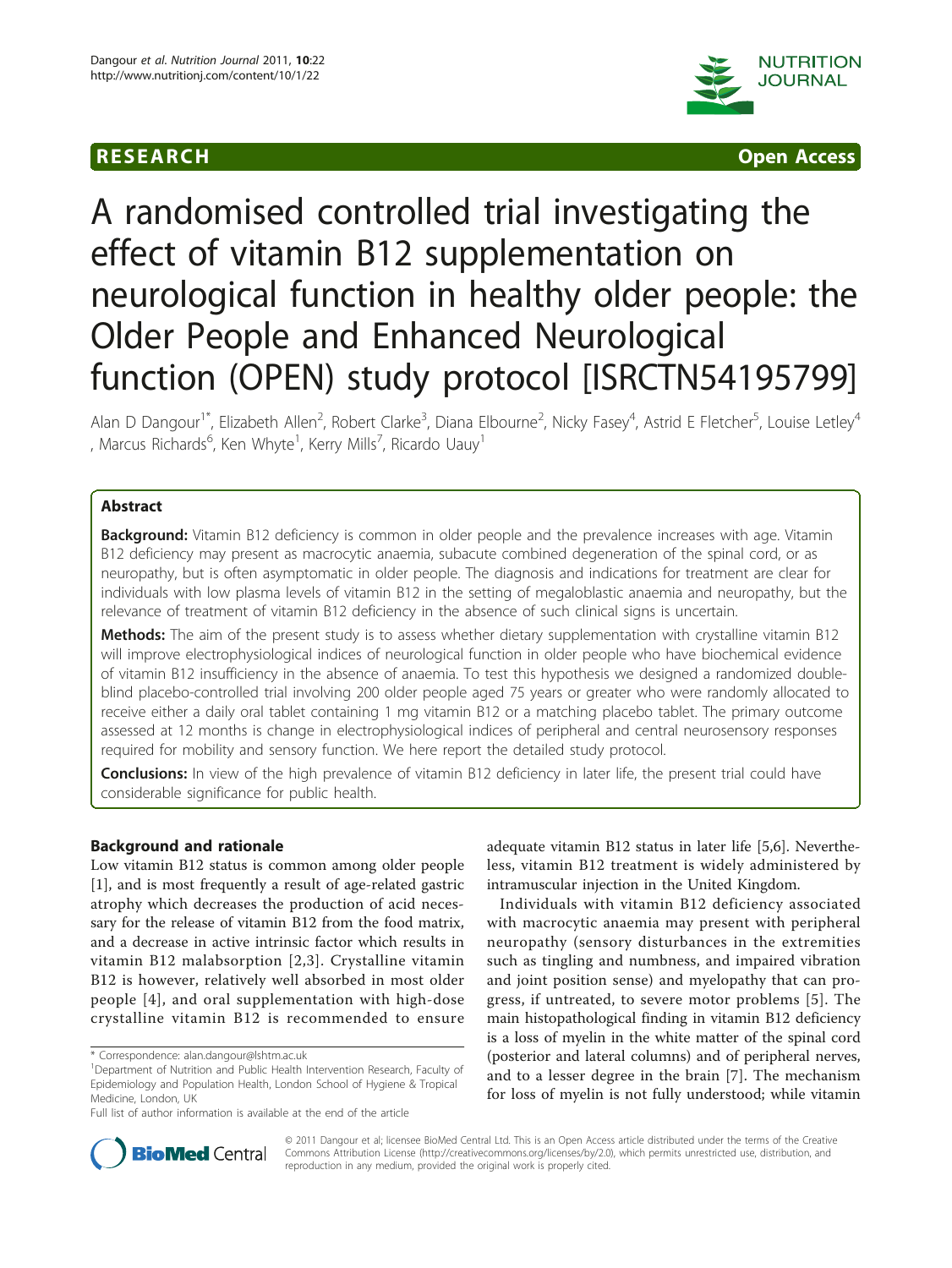B12 is required for methylation reactions involved in homocysteine and folate metabolism, vitamin B12 deficiency does not affect the methylation of myelin basic protein [[8\]](#page-7-0). Clinical observations on individuals with pernicious anaemia suggests that intra-muscular treatment with high-dose vitamin B12 over a period of a few weeks typically resolves the neurological symptoms in most cases [\[9](#page-7-0),[10](#page-7-0)], suggesting a reversible biochemical state, and not an irreversible degeneration or loss as seen in some forms of dementia.

There is considerable uncertainty about the relevance of vitamin B12 supplementation for neurological function in older people in the absence of anaemia or macrocytosis. Indeed, there is currently no evidence from randomised controlled trials assessing the effects of dietary supplementation with vitamin B12 on peripheral and central nerve conduction and neurosensory processing. The lack of trial evidence is surprising given that electrophysiological abnormalities associated with vitamin B12 deficiency have been repeatedly demonstrated [[11](#page-7-0),[12](#page-7-0)]. A single blind before and after study demonstrated improvements, following vitamin B12 treatment, in quantitative electroencephalography in 16 patients [\[13](#page-7-0)]. The use of quantitative electroencephalography demonstrates the presence of altered neural function in the absence of clinical symptoms of vitamin B12 deficiency, supporting the concept of using electrophysiological tools to quantify vitamin B12 status.

This is the first randomised controlled trial designed to determine whether supplementation of cognitively normal older people who have low vitamin B12 status in the absence of anaemia will benefit electrophysiological indices of peripheral and central neurosensory responses. Demonstrating that vitamin B12 dependent neurological impairment is present and reversible even in individuals without clinical symptoms could have considerable implications for public health.

#### Design and methodology

The study is designed as a double-blind randomised placebo-controlled trial. The procedures are illustrated schematically in Figure 1, and detailed in the text. The aim of this trial is to assess whether dietary supplementation with crystalline vitamin B12 will benefit electrophysiological indices of neurological function and cognitive function in older people with biochemical evidence of vitamin B12 deficiency in the absence of anaemia.

Approximately 10 National Health Service general practices, members of the Medical Research Council General Practice Research Framework (GPRF) or the Primary Care Research Network will be recruited. The practices will be situated in the South East of England to facilitate attendance at King's College Hospital.



Community-dwelling individuals aged over 75 years of age will be identified from practice registers of participating general practices. The medical records of identified potential participants will be searched and those with pre-existing medically diagnosed diabetes and dementia will be excluded. Individuals with either Type 1 or Type II diabetes will be excluded because of their increased susceptibility for neuropathy that is unrelated to vitamin B12 deficiency. Individuals with pernicious anaemia will be excluded where vitamin B12 treatment is indicated. Individuals known to have alcohol addiction will be excluded, as will individuals with a history of epilepsy or who have implanted metallic devices such as pacemakers (for whom neurophysiological testing is contraindicated). In addition the list of potential participants will be checked by the named General Practitioner in the clinic who will use discretion to exclude individuals considered unsuitable to participate in the study (e.g. recent bereavement, terminal illness).

Potentially eligible individuals identified by this process will each receive a letter and information sheet from their general practice outlining the nature and relevance of the study. The invitation letter will also act as a screen for potential participants who are currently consuming vitamin B12 supplements (either singly or in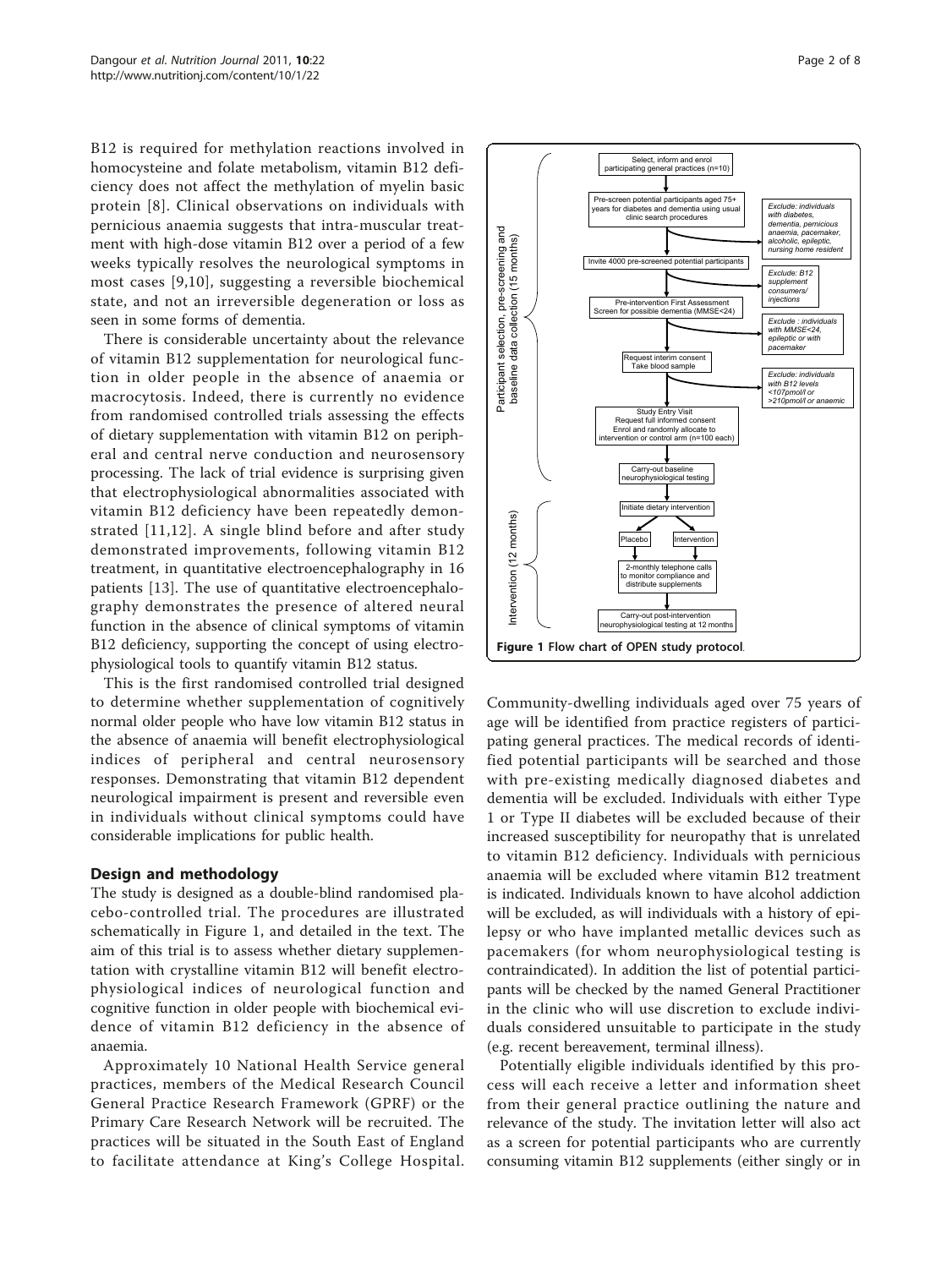combination with other vitamins and minerals) or have received a vitamin B12 injection in the last 6 months. Participants reporting the current daily use of vitamin B12 supplements or a vitamin B12 injection within the previous 6 months will be excluded from the trial. Potential participants will be invited to make an appointment with the research nurse at their local general practice. The invitation letter will explicitly state that if they do not wish to participate in the study it will not alter their health care in any way. Non-responders will be sent one reminder three weeks after the initial mailing.

On attending at their general practice, potential participants will be fully informed by the research nurse about the nature and relevance of the study and what will be involved if they agree to take part. The nurse will check with the patient that they do not have a pacemaker, are not epileptic, are not currently taking vitamin B12 supplements on a daily basis and have not had a vitamin B12 injection within the previous 6 months. Potentially eligible participants will be asked if they have been diagnosed with diabetes (confirmed by medical record check), and asked to have an assessment of cognitive function using the Mini Mental State Examination (MMSE) [\[14\]](#page-7-0). Participants with an MMSE score of less than 24 (out of a maximum of 30) will be excluded. The cut-off of less than 24 has traditionally been used as a marker for possible dementia in adults. Those with an MMSE score of less than 24 will not be included further, will be thanked for their time and co-operation and will be asked if they wish to make an appointment with their General Practitioner to discuss their MMSE result.

Potential participants without a diagnosis of diabetes and with an MMSE score of 24 or greater will be asked to give full informed consent and to provide a blood sample and, if eligible, have their results and contact information passed to the OPEN study team. Participants providing informed consent will be asked to provide a 4.5 ml blood sample to assess serum vitamin B12 and haemoglobin concentrations.

Research nurses in the participating general practices will provide the results of the blood tests to all potential participants. Eligible individuals are defined as those with a low but not deficient vitamin B12 status who are not anaemic (serum vitamin B12 levels  $\geq 107$  pmol/l and <210 pmol/l - Beckman Coulter assay [\[15](#page-7-0)] and haemoglobin levels  $\geq 11$  g/l for women and  $\geq 12$  g/l for men). Individuals found to have above average serum vitamin B12 status (≥ 210 pmol/l - Beckman Coulter assay) will be excluded from the study. Individuals found to have very low vitamin B12 levels (< 107 pmol/l - Beckman Coulter assay) or/and found to be anaemic (haemoglobin concentration <11 g/l for women and <12 g/l for men) will be referred to their General

The contact details of eligible individuals will be passed to the OPEN study manager, who will make telephone contact with participants to restate the nature and relevance of the study and what will be involved if they agree to take part and to invite them to attend a baseline appointment at King's College Hospital. In addition, participants will be asked to complete a questionnaire on diet and psychological health at home and bring it with them to their baseline appointment. Transportation will be provided locally for the participant from their home to the hospital.

At the baseline visit, potential participants will be given the opportunity to discuss the study and ask any questions before being invited to give full informed consent to participate in the study. Individuals giving informed consent will be enrolled in the trial and shown how to contact the OPEN study manager and obtain more information from the study web-site [[16\]](#page-7-0).

The OPEN study manger will telephone the central randomisation service to randomise the participant, giving identifying details and the participant's age. Randomisation will allow secure blind allocation of eligible participants to one or other arm of the study. Following random allocation a trial number will be given to each study participant. This will also be used to identify the supply of dietary supplements to be prescribed for each participant (see Dietary Intervention below). The study number will be entered on the participant's entry form. Pre-labelled identical-looking packs of dietary supplements will be stored at King's College Hospital. Minimisation criteria will be used to ensure a balance of key prognostic factors using the following two criteria: age group (75-79 and 80+ years) and gender. These two criteria have been selected as there are clear age and gender gradients in vitamin B12 status.

Participants will be asked to complete a questionnaire including a sequence of cognitive function tests, provide a blood sample, and undertake a series of neurophysiological function tests (see Baseline Data Collection below) which will in total take approximately 75 minutes to complete. Any couples recruited to the study will undertake their assessments separately.

The OPEN study has received ethics committee approvals from the National Research Ethics Service (08/H0305/18) and the London School of Hygiene & Tropical Medicine ethics committee (no. 5298). The OPEN study is registered on ISRCTN (54195799).

#### Outcome measures

#### Primary outcome

The primary outcome as assessed 12 months after randomisation will be amplitude of tibial motor evoked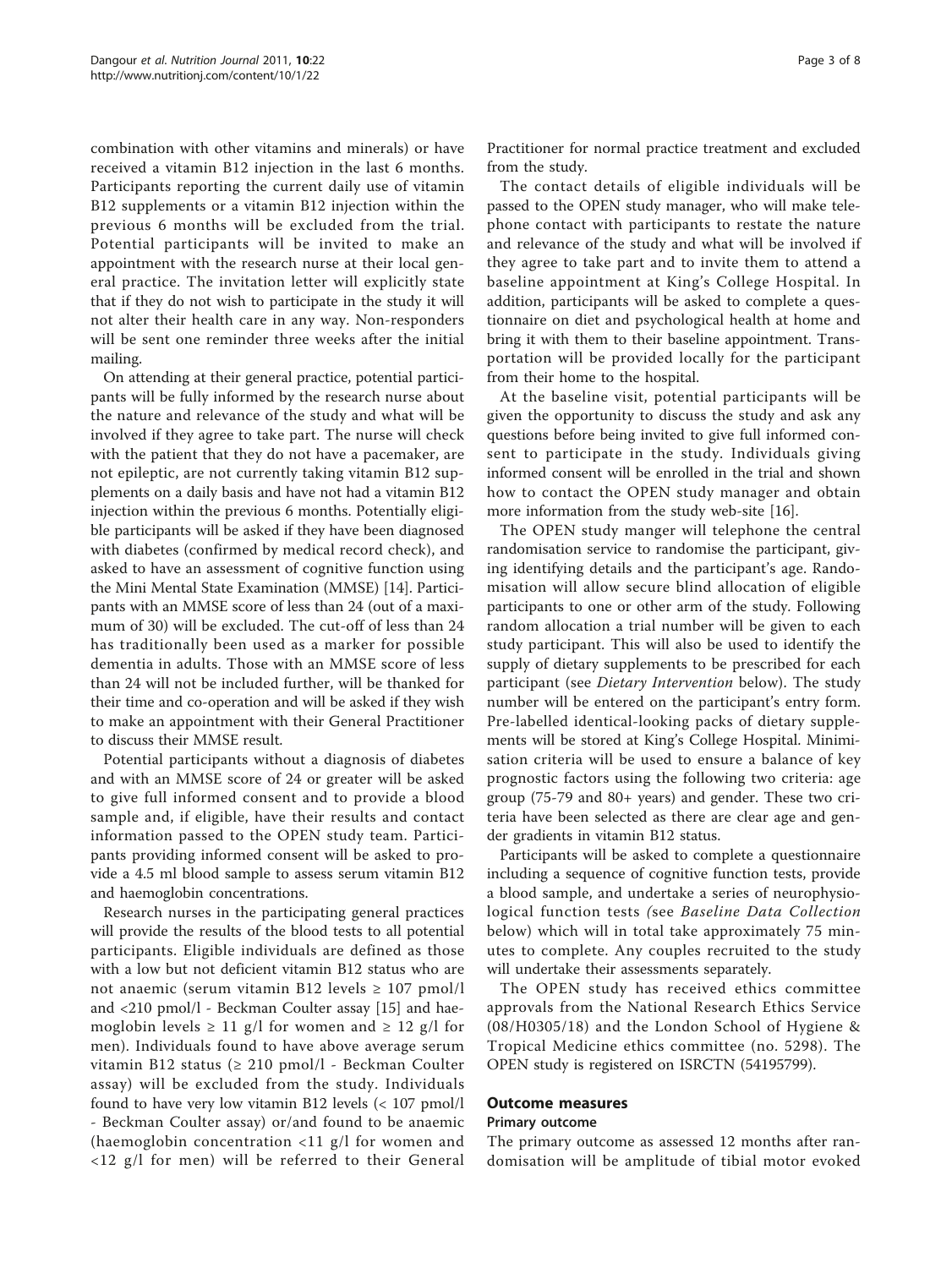response. The negative peak amplitude of the peripherally evoked compound muscle action potential reflects the number of motor axons that can be accessed by an electrical stimulus which in turn reflects muscle strength and is therefore a clinically useful parameter in the assessment of treatments which might affect the number or efficacy of motor axons. Lower limb nerves are more affected than upper limb nerves by length dependent axonal dysfunction which is likely to be the case in vitamin B12 deficiency. Compound muscle action potentials (CMAPs) recorded over the abductor hallucis muscle evoked by supramaximal posterior tibial nerve stimuli at the ankle therefore form the primary outcome measure [[12,17\]](#page-7-0).

#### Secondary outcomes

- Cognitive performance, including tests of memory, executive function and psychomotor speed.

- Functional performance as measured by the timed up and go test.

- Knee and ankle jerk, joint position and vibration sense as clinical markers of neurological function.

- Psychological health as measured by the General Health Questionnaire.

- Peripheral sensory nerve function as measured by superficial peroneal, sural, median and ulnar sensory action potential amplitudes and conduction velocities.

- Peripheral motor nerve function as measured by common peroneal, median and ulnar compound muscle action potential amplitudes; common peroneal, tibial, median and ulnar and tibial conduction velocities; and common peroneal, tibial, median and ulnar minimum F-wave latencies.

- Central motor conduction as measured by corticomotor threshold, motor evoked potential amplitude, central motor conduction time, and cortical silent period duration in abductor hallucis and abductor digiti minimi muscles.

- Haematological markers.

- Number of hospitalisations for cardiovascular events (myocardial infarction [MI] and stroke) in the12 months after randomisation.

- Death.

#### Sample size and recruitment

A sample size of 200 individuals in total (100 per arm) is proposed. With 30% drop-out over 12 months, this would give 90% power to detect at least a 28% change in tibial motor amplitude with 5% significance. Tibial CMAP amplitude is a marker for foot muscle strength and a 28% increase would be associated with clinically relevant improvements in physical coordination and

balance. The extent of correlation between measures of tibial motor amplitude between baseline and follow up in the placebo group is currently not known, but if it is high a smaller effect size will be detectable. For example, with an average test-retest correlation across the study of 0.6 and a sample size of 200 individuals, we will be able to detect a 21% change in tibial motor amplitude.

In order to attain this sample size it is expected that approximately 4000 individuals, pre-screened for diabetes, dementia and alcoholism, will be selected from the registers of 10 participating general practices. Experience from a previous study among older people in England and Wales [\[18](#page-7-0)] suggests that of the potential participants, 800 (or 1/5 of total invited) will agree to attend a screening appointment. It is estimated that it will take 15 months to recruit participants for the trial. Data from the Banbury B12 Study has been used to define average and low vitamin B12 status [[15\]](#page-7-0). Individuals with serum vitamin B12 concentrations <210 pmol/l (the Banbury B12 study average), and  $\geq 107$ pmol/l the cut-off for serum vitamin B12 deficiency (Beckman Coulter assay) with no anaemia will be included in the study. We expect that of the 800 attending the screening appointment, approximately 270 individuals will meet the entry criteria for the study.

#### Baseline (pre-intervention) data collection

• At home prior to appointment

- Basic data related to diet and alcohol consumption.

- Psychological health assessed using the 30-item

General Health Questionnaire (GHQ-30) [[19](#page-7-0)].

• To enable randomization

- Date of birth
- Gender

- Confirmation that no pacemaker or other metallic device is fitted

- Consent
- At baseline visit

- Basic socio-demographic data on age, gender, cardiovascular health (5-year history of hospitalisation for MI or stroke) and educational achievement.

- Cognitive function: simple paper and pencil tests to assess memory and executive function, as well as simple and choice reaction time as markers of psychomotor speed.

- Timed up and go [[20\]](#page-7-0) assesses the time taken for a participant to rise from an arm chair, walk 3 metres, turn around and return to sit on the chair and is a good marker of mobility among older people. This may prove an important marker of position sense and gait that are affected in vitamin B12 deficiency.

- Clinical markers of neurological function: presence/absence of knee and ankle jerks, joint position sense and vibration sense in the left and right leg.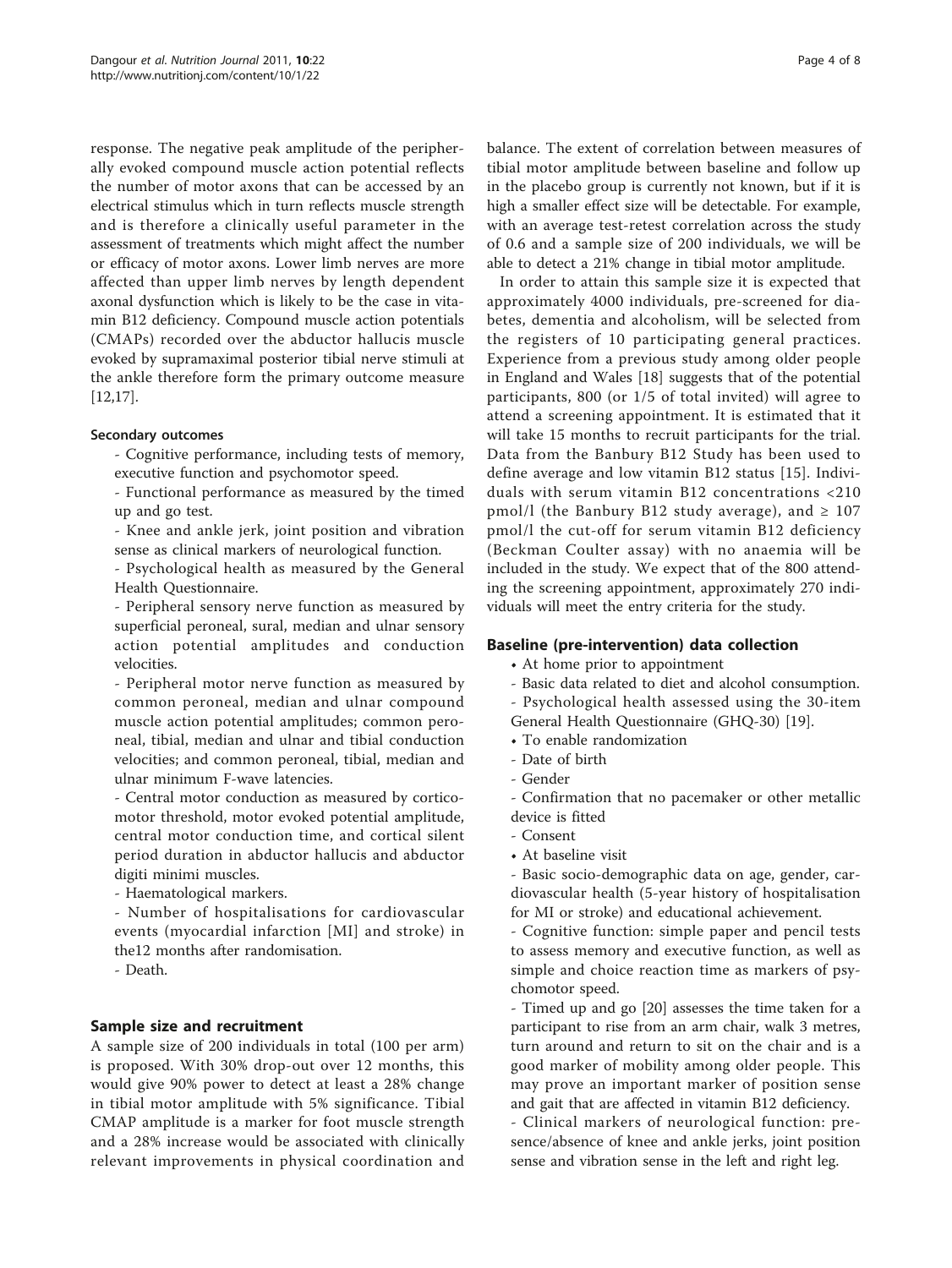- Basic anthropometric measures: height and weight will be measured using standardised procedures in order to enable the calculation of the Body Mass Index (a basic marker of body size) which may be used as a co-variate in analysis.

- Current prescription medication (information provided by General Practice).

- Blood samples to determine baseline status of vitamin B12, holotranscobalamin, total homocysteine and folate, and basic haematological parameters. A sample of blood will be collected into  $2 \times 5$  ml serum separating tubes for subsequent measurement of total homocysteine (tHcy) and holotranscobalamin (holoTC), folate and vitamin B12. This blood sample will be allowed to clot and centrifuge at 2600 rpm for 10 min at a temperature of 4 degrees Centigrade within 2 hours of collection. This sample will be stored at -80 degrees Centigrade prior to laboratory analyses. Serum vitamin B12 will be measured by microbiological assay using L.Leichmanii as the growth organism; tHcy concentrations will be determined by an Abbott IMx analyzer, and serum holoTC will be measured using the AXIS-Shield radiommunoassay method [[21\]](#page-7-0). A second blood sample will be collected into a 4 ml Vacutainer tube containing EDTA for haematological parameters (haemoglobin, hematocrit, mean corpuscular volume). Blood samples will be couriered on dry ice in batches from LSHTM to Department of Biochemistry, Trinity College, Dublin, Ireland for analysis of vitamin B12, holoTC, folate and tHcy. Haematological parameters will be assessed using a central laboratory. A sample of DNA will be isolated for each participant and stored for 10 years for future research into potential genetic influences on neurocognitive health in older people.

Obtaining informed consent, randomisation and the collection of baseline information by the OPEN study manager will take approximately 45 minutes. The participant will then undergo neurophysiological testing.

# Nerve conduction velocity and amplitude Peripheral nerve conduction

Nerve conduction studies of the right superficial peroneal, sural, common peroneal, tibial, median and ulnar nerves will be performed using standard techniques. All techniques will use surface electrodes and limb temperature will be controlled to be above 28 degrees Centigrade by suitable heating and blankets. Superficial peroneal, sural, median and ulnar sensory action potential amplitude and conduction velocity will be measured. Common peroneal, tibial, median and ulnar motor conduction will be measured by recording from extensor digitorum brevis, abductor hallucis, abductor pollicis brevis and abductor digiti minimi respectively. Nerves will be stimulated supramaximally at proximal and distal sites and conduction velocity in the forearm and distal leg nerve segments calculated. Compound muscle action muscle potential (CMAP) amplitude, distal motor latency and F-wave latency (a measure of conduction times from the distal stimulation site to the spinal cord) will also be measured.

#### Central motor conduction

Central motor conduction in the corticospinal tract will be measured by transcranial magnetic stimulation which non-invasively and painlessly excites motor cortex [\[22](#page-7-0)]. The time to response in a given muscle is subtracted from an estimate of the peripheral nerve conduction to calculate the central motor conduction time (CMCT). Additionally, from the corticomotor threshold an estimate of cortical inhibitory systems, the cortical silent period, will be obtained.

A magnetic stimulator providing a monophasic pulse and driving a 13 cm diameter circular coil placed over the vertex to excite the hand area of motor cortex will be used. The threshold for excitation will be determined using a standard technique [\[23](#page-7-0)]. With the abductor digiti minimi muscle partially activated voluntarily, 8 stimuli at 1.2 times threshold will be delivered to evoke motor evoked potentials (MEPs), the mean amplitude and minimal latency of which will be measured. By using the F-wave latency CMCT will be calculated. Cortical silent period, a measure of inhibitory circuits excited by the stimulus will also be measured. Similarly, using a double cone coil, the leg area of motor cortex will be excited and the MEPs evoked in abductor hallucis also measured. Each participant will receive a maximum of 70 brain stimuli.

The collection of neurophysiological data will take approximately 30 minutes. Participants will need to expose the distal parts of upper and lower limbs. Supramaximal nerve stimuli are routinely used daily to investigate neurological conditions with minimal discomfort. Magnetic brain stimulation causes a minimal sensation like a light tap on the scalp. Participants who are found to have significant neurological deficit will be treated in accordance with standard clinical practice guidelines.

#### Dietary Intervention

Following the completion of baseline testing, participants will be introduced to the dietary intervention which will take the form of a daily tablet, identical in size, shape, colour, smell and taste for both the intervention and placebo arms of the trial. The intervention tablets will each contain 1 mg vitamin B12. We have selected this level of daily vitamin B12 supplementation, which is above the established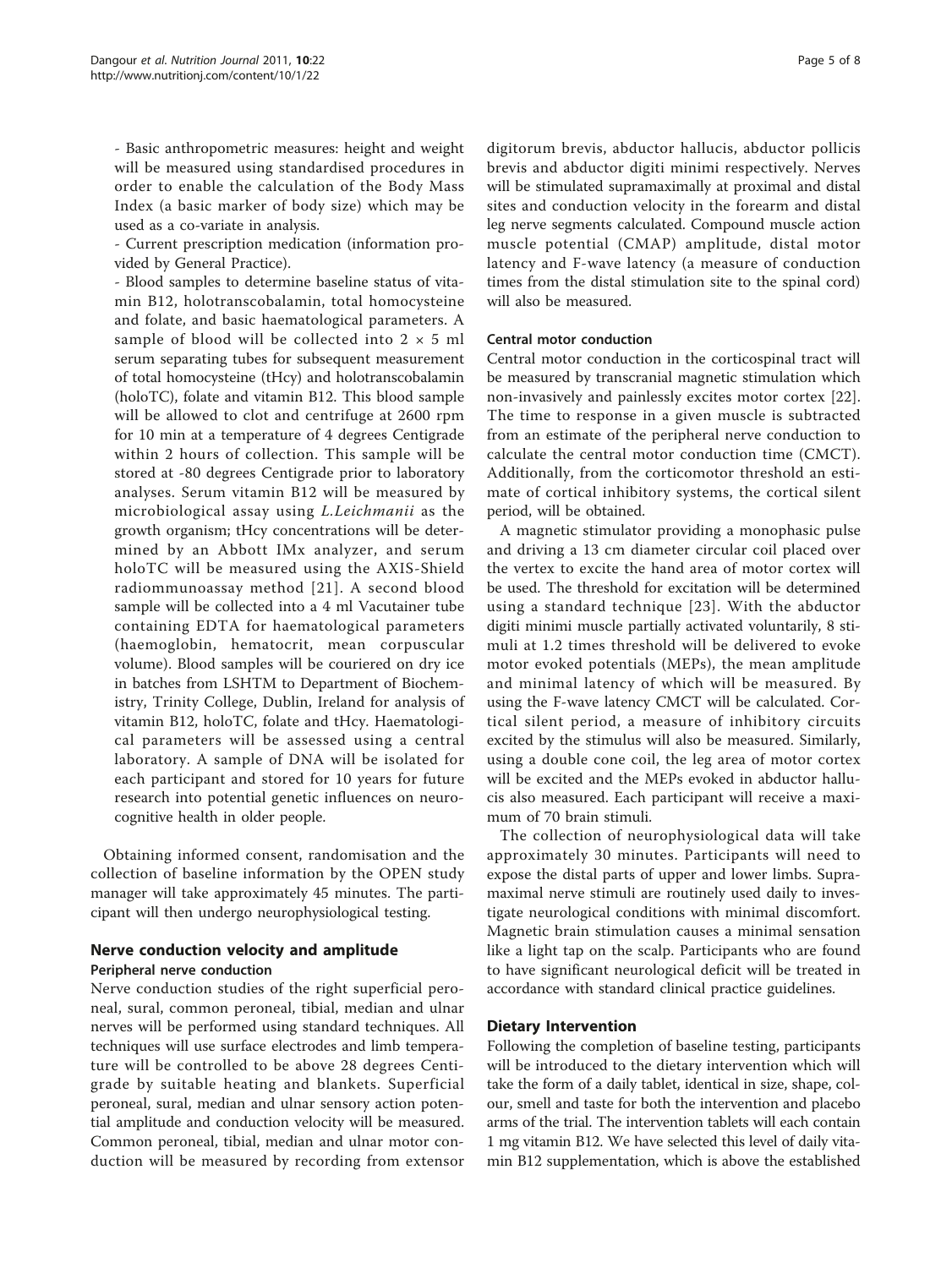recommended intake, as it has been proven effective in resolving indices of vitamin B12 deficiency in older people [[24](#page-7-0)]. This dose is likely to be necessary to evaluate the effect of subclinical deficit in older people who may have limited absorption of dietary vitamin B12 due to chronic gastritis or defective ileal absorption. Only 1-2% of an oral dose of vitamin B12 is absorbed (by passive diffusion), providing an absorbed amount of 10-20 μg/day [\[25\]](#page-7-0). It is also possible that a lower dose may be effective, but the current proposed dose is safe [[5\]](#page-7-0) (there is no defined upper limit for vitamin B12), and likely to optimize any potential efficacy.

The OPEN study manager will explain the importance of consuming the supplement every day preferably with a meal, suggesting that it should become part of their daily routine, for example by always consuming the supplement at breakfast time. Participants will be given a 4 month supply of supplements at the baseline hospital visit and will be sent further supplies by post at 4 and 8 months.

## Final participant assessment

After 12 months of intervention, the OPEN study manager will arrange transportation for the participant from their home to King's College Hospital. All participants will be assessed for:

- psychological health: as at baseline;
- cognitive health: as at baseline;
- timed up and go: as at baseline;
- clinical markers of neurological function: as at baseline;
- anthropometry: as at baseline;
- cardiovascular health: record of hospital admissions for MI or stroke between baseline and 12 month appointment;
- haematological indices: as at baseline;
- nerve conduction: as at baseline.

# Trial monitoring

The primary objective of trial monitoring is to ensure that participants adhere to the study regimen, and secondly to minimize drop-out from the study by ensuring frequent contact between participants and the OPEN study manager. Participants will be telephoned by the OPEN study manager soon after the baseline hospital visit to answer any queries and ensure compliance with the trial regimen, and every 2 months throughout the study (6 telephone calls in total). During these calls, participants will be reminded of the importance of the study and of the need to comply with the study protocol.

The OPEN study manager will also record any information a participant volunteers regarding any discomfort caused by the supplement. The recognised sideeffects of oral vitamin B12 supplementation include mild transient diarrhoea, and itching. These discomforts are rare at this dosage, generally mild and decrease over time, and the OPEN study manager will provide reassurance to any concerned participants. The 2 month telephone calls will also allow the OPEN study manager to maintain contact with the trial participants. This will allow changes in personal information or ill health and death to be accurately recorded. At the 4 and 8 month telephone calls, the OPEN study manager will arrange for a delivery of a further supply of supplements to the participants home.

## Serious Adverse Events

Participating practices will be asked to report any possible serious adverse events to the OPEN study manager. Any serious adverse events reported by participants to the study manager during 2-monthly follow-up calls will be verified with the General Practice.

## Longer term follow-up

Further follow-up may be the subject of a separate protocol. So that the study organisers do not lose contact with patients should they move address and also to follow up on vital status, including death, participants are being asked to give their agreement for their names and National Health Service (NHS) numbers to be sent to the NHS Central Register.

#### Data analyses

Primary analysis will be carried out based upon the groups as randomised ("intention to treat"). Results will be presented as appropriate effects sizes with a measure of precision (95% confidence intervals). Covariates such as gender and baseline age, and vitamin B12, folate and homocysteine status will be adjusted for in the analysis. Further exploratory analysis will be based on those patients who fully follow the treatment protocol.

# Trial organisation

#### Investigators

1. Alan Dangour (Principal Investigator PI): public health nutritionist based at the London School of Hygiene & Tropical Medicine (LSHTM), will coordinate and manage the overall running of the trial. 2. Elizabeth Allen: medical statistician based at LSHTM.

3. Diana Elbourne: senior trialist based at LSHTM, will co-ordinate activity at the LSHTM Data Coordinating Centre.

4. Astrid Fletcher: senior epidemiologist based at LSHTM.

5. Ricardo Uauy: senior public health nutritionist based at LSHTM.

6. Kerry Mills: Professor of Clinical Neurophysiology responsible for the collection and interpretation of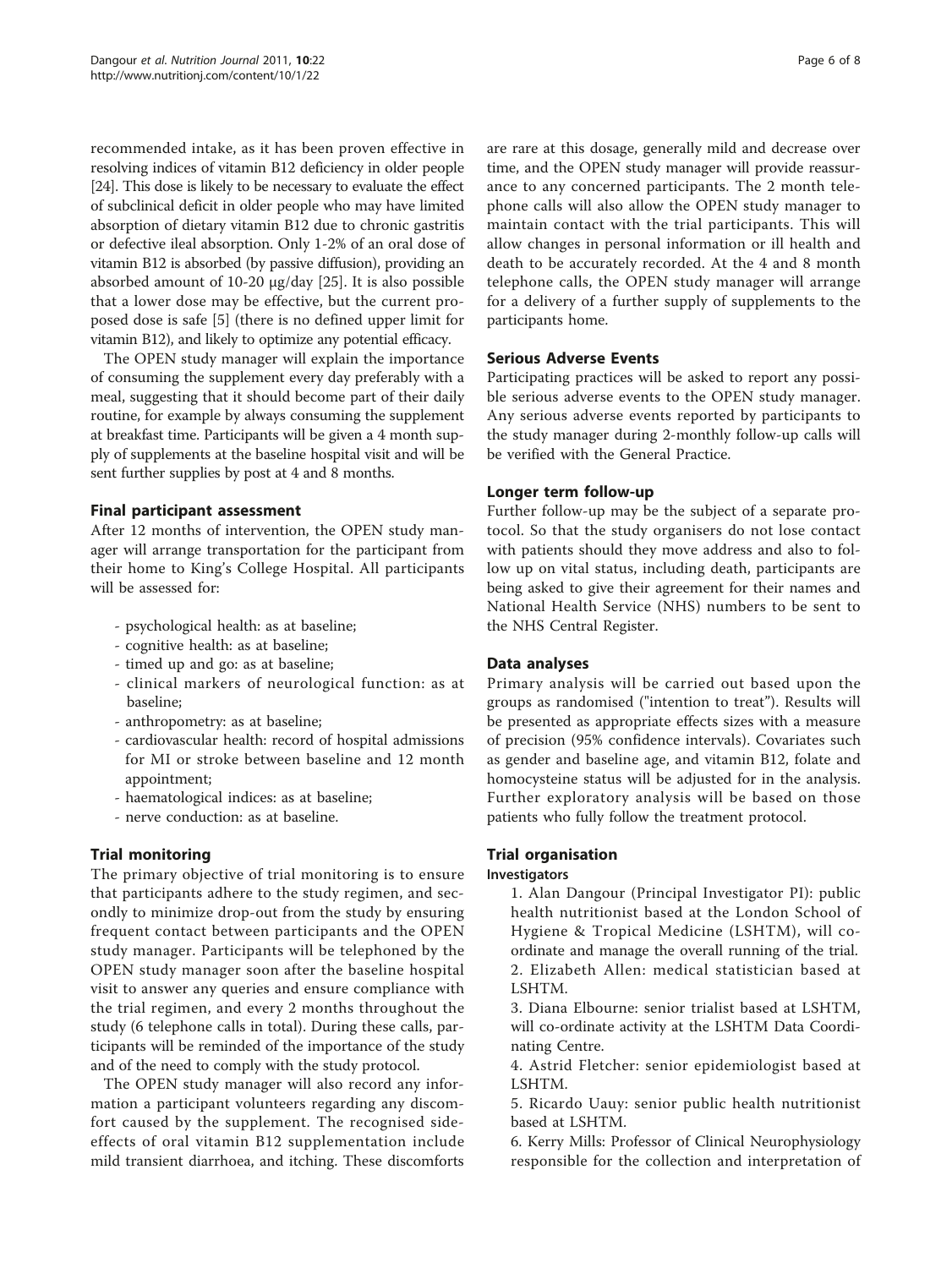all electrophysiological data based at King's College Hospital.

7. Louise Letley: senior nurse manager for the MRC GPRF with extensive experience of coordinating nurse managed research projects in primary care. Has overall responsibility for the research nurses involved in the study based in General Practices and for the management of quality control within the practices.

8. Robert Clarke: senior clinical epidemiologist based at University of Oxford.

9. Marcus Richards: senior neuropsychologist based at the MRC Centre for Lifelong Health and Ageing, London.

## Project Management Group

A Project Management Group (comprising principal investigators, trial manager, senior research nurse, database manager and statistician) will run the trial on a day to day basis to ensure the smooth operation of the project. Regular review meetings will be held with other members of the team as appropriate.

## Trial Steering Committee

The overall scientific aspects of the project will be managed by a Steering Committee. The Trial Steering Committee comprises expert independent advisors Dr. Edward Reynolds, Consultant Neurologist and Honorary Senior Lecturer, King's College School of Medicine (Chair), Dr. Michael Donaghy, Consultant Neurologist and Reader in Clinical Neurology, University of Oxford, Dr. Amrit Takhar, General Practitioner, Wansford Surgery, Peterborough and lay members Mrs. Ursula Shine and Mrs. Yvonne Davidson [stood down in April 2009].

#### Data Monitoring and Safety Committee

An independent Data Monitoring and Safety Committee (DMSC) has been established. The membership comprises Prof. Richard Hughes, Emeritus Professor or Neurology, King's College London (Chair), Prof. Lisette de Groot, Professor of Human Nutrition, Wageningen University and Prof. Graham Dunn, Professor of Medical Statistics, Manchester University. The role of the DMSC is to check on safety by treatment allocation. Although vitamin B12 is not expected to lead to adverse consequences, it is important to monitor safety. In addition, the DMSC will assess compliance data by random treatment allocation and consider data at trial entry by random allocation in order to be able to interpret the compliance and adverse events data. The committee will meet at the start of the trial to agree terms of reference and then at the end of the recruitment period and every 6 months or as agreed.

# Medical Research Council General Practice Research Framework (GPRF)

The responsibilities of the GPRF are to select and support general practices from which the participants are to be drawn. The GPRF will train, monitor and support research nurses throughout the trial, assure recruitment and compliance to the trial protocol.

# Data Co-ordinating Centre

The Data Co-ordinating Centre (DCC) will be based at the LSHTM. The responsibilities of the DCC are to setup and run systems for data entry, data verification, and to conduct interim and final analyses.

## King's College Hospital

The responsibilities of the investigator at King's College Hospital are to carry out the collection of neurophysiological data at baseline and after 12 months as specified in the protocol, and coordinate with the study manager to ensure that participants appointments are made at a mutually convenient time, interpret primary data and forward cleaned data to the data co-ordinating centre.

## Publication Policy

To safeguard the scientific rigour of the trial, data from this trial will not be presented in public or submitted for publication without permission of the Trial Steering Committee. The requirements for authorship will follow recommended practice in journal guidelines.

# Confidentiality

Data handling will be in accordance with the Data Protection Act. All the research team, including practice staff, will be made aware of the need for complete confidentiality when dealing with patient information. The investigators and local coordinators will ensure conservation of records in areas to which access is restricted.

#### Sponsor

The London School of Hygiene & Tropical Medicine will act as the main sponsor for the OPEN study. Delegated responsibilities will be assigned locally.

# Conclusion

Vitamin B12 deficiency is common in older people, and although there are several clinical signs of vitamin B12 deficiency, it can often be asymptomatic. Despite significant interest and scientific rationale in the role of vitamin B12 in nerve conduction, there has to date been no clinical trial investigating the effect of oral vitamin B12 supplementation on electrophysiological indices of neurological function in later life. The current trial is designed to test the hypothesis that daily dietary supplementation with crystalline vitamin B12 will benefit